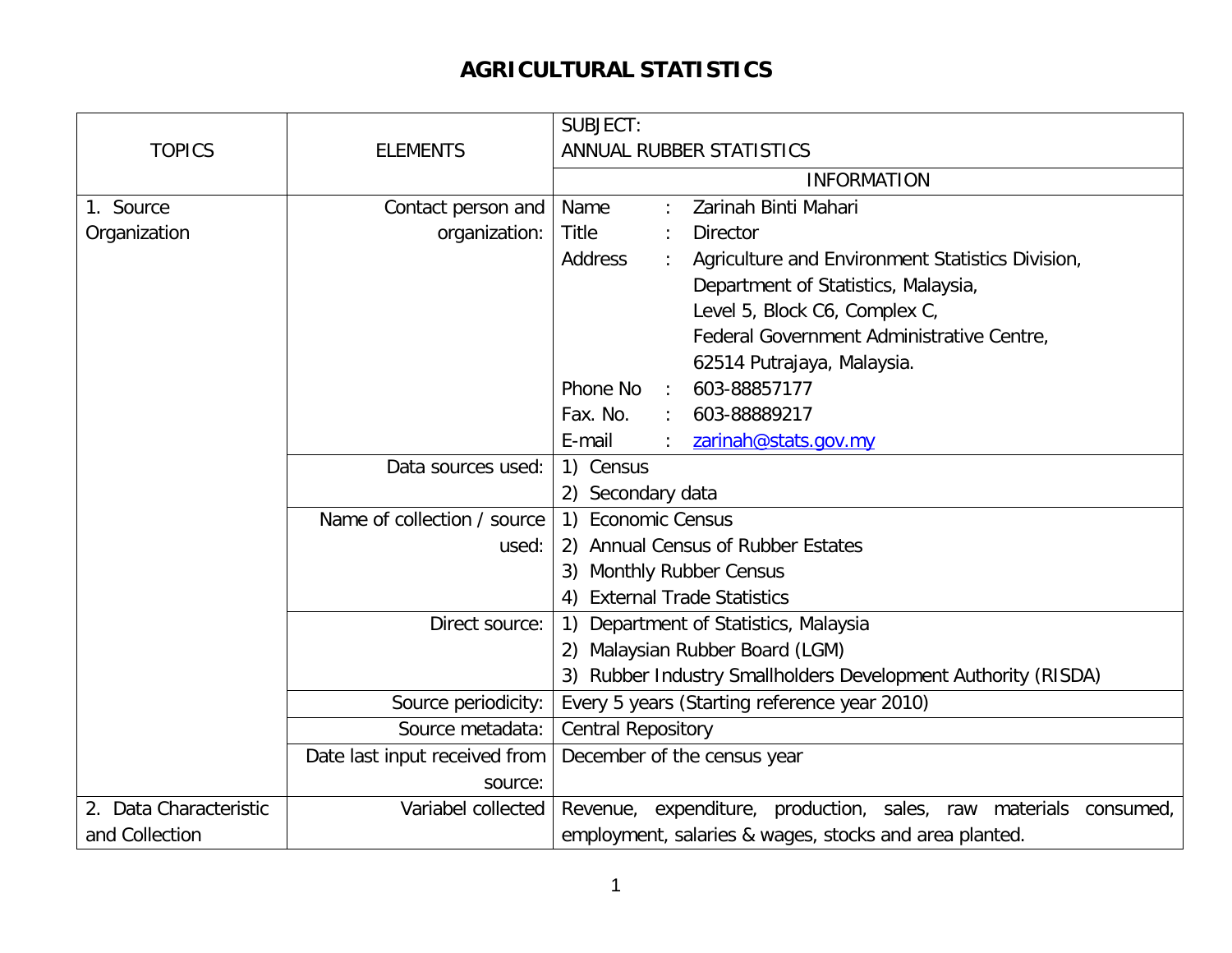|                                     | Sampling:                      | n.a                                                                                                       |
|-------------------------------------|--------------------------------|-----------------------------------------------------------------------------------------------------------|
|                                     | Periodicity:                   | Every 5 years (Starting reference year 2005)                                                              |
|                                     | Reference period:              | Calendar year                                                                                             |
|                                     | Base period:                   | n.a.                                                                                                      |
|                                     | Date last updated:             | 2011                                                                                                      |
|                                     | Link to release calendar:      | Advance Release Calendar (ARC)                                                                            |
|                                     | Other data characteristics and | n.a.                                                                                                      |
|                                     | collection:                    |                                                                                                           |
| 3. Statistical                      | Statistical population:        | Establishment                                                                                             |
| Population and Scope<br>of the Data | Geographical coverage:         | Malaysia                                                                                                  |
|                                     | Sector coverage:               | Agriculture - Rubber estates                                                                              |
|                                     | Institutional coverage:        | <b>Estates</b>                                                                                            |
|                                     | Item coverage                  | n.a.                                                                                                      |
|                                     | Population coverage:           | 171 establishments                                                                                        |
|                                     | Product coverage:              | 370 products                                                                                              |
|                                     | Other coverage:                | n.a.                                                                                                      |
| 4. Statistical Concepts             | Key statistical concepts used: | International Recommendation Industrial Statistics 2008 (IRIS)                                            |
| and Classifications                 | <b>Classifications used:</b>   | Malaysia Standard Industrial Classification (MSIC 2008)<br>$\left( \begin{matrix} 1 \end{matrix} \right)$ |
| Used                                |                                | 2) Malaysia Classification Product by Activity (MCPA 2009)                                                |
| 5. Statistical                      | Aggregation and                | Industry and national level                                                                               |
| Computation and                     | consolidation:                 |                                                                                                           |
| <b>Dissemination</b>                | Estimation:                    | Data from the latest year received                                                                        |
|                                     | Imputation:                    | n.a.                                                                                                      |
|                                     | Transformations:               | n.a.                                                                                                      |
|                                     | Validation:                    | Structure, consistency, range and logical checks                                                          |
|                                     | Index type:                    | n.a.                                                                                                      |
|                                     | Weights:                       | n.a.                                                                                                      |
|                                     | Seasonal adjustment:           | n.a.                                                                                                      |
|                                     | Other computation and          | n.a.                                                                                                      |
|                                     | adjustments:                   |                                                                                                           |